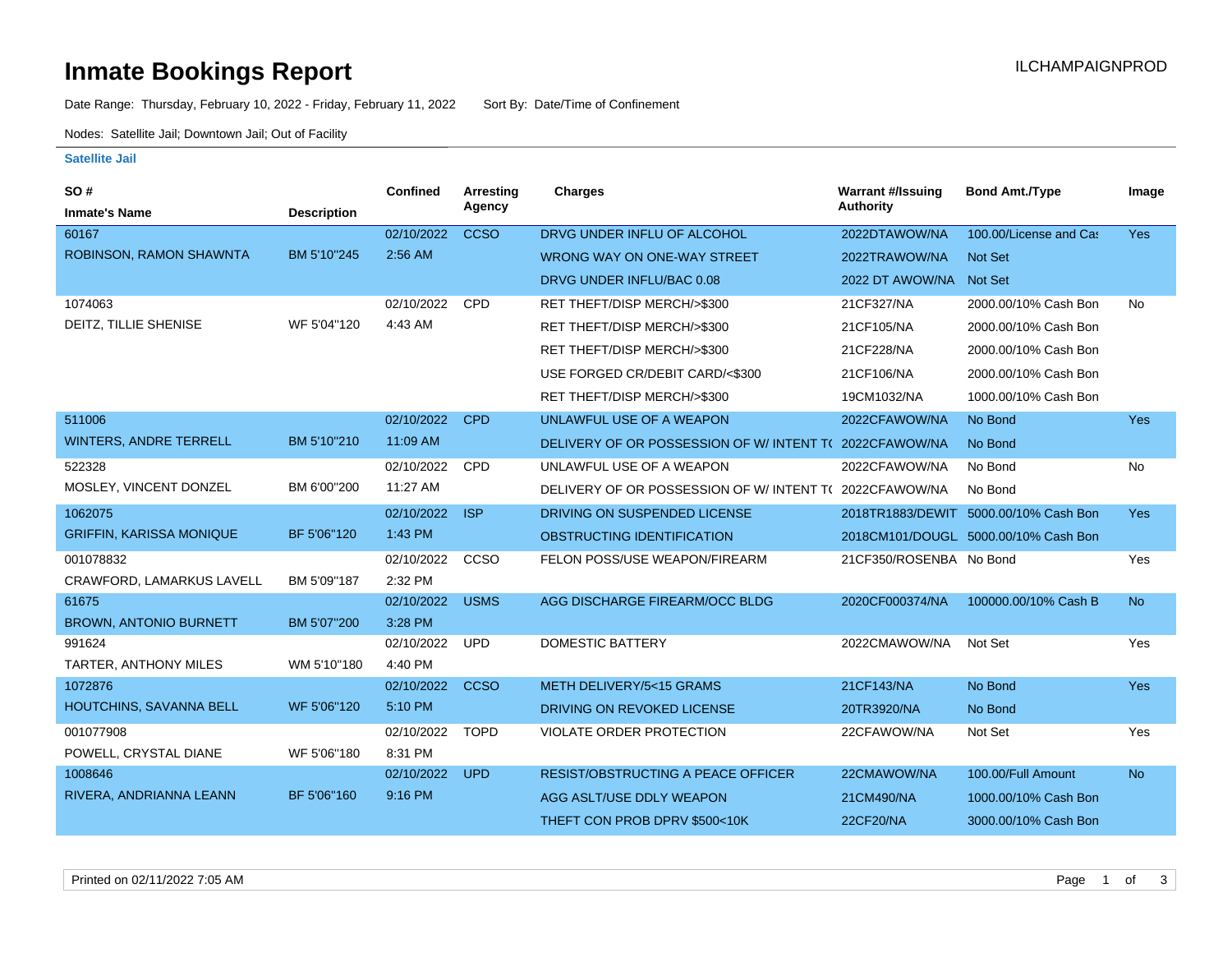# **Inmate Bookings Report Inmate Bookings Report**

Date Range: Thursday, February 10, 2022 - Friday, February 11, 2022 Sort By: Date/Time of Confinement

Nodes: Satellite Jail; Downtown Jail; Out of Facility

### **Satellite Jail**

| SO#                          |                    | <b>Confined</b> | Arresting  | <b>Charges</b>                        | Warrant #/Issuing | <b>Bond Amt./Type</b> | Image      |
|------------------------------|--------------------|-----------------|------------|---------------------------------------|-------------------|-----------------------|------------|
| <b>Inmate's Name</b>         | <b>Description</b> |                 | Agency     |                                       | Authority         |                       |            |
| 17633                        |                    | 02/11/2022      | <b>ISP</b> | DRVG UNDER INFLU OF ALCOHOL           | 22DTAWOW/NA       | 3000.00/10% Cash Bon  | <b>Yes</b> |
| <b>BRITTEN, RICHARD</b>      | BM 5'09"225        | $1:10$ AM       |            | DRVG UNDER INFLU/BAC 0.08             | 22DTAWOW/NA       | Not Set               |            |
|                              |                    |                 |            | DRIVING ON REVOKED LICENSE            | 22TRAWOW/NA       | Not Set               |            |
|                              |                    |                 |            | <b>OPERATE UNINSURED MTR VEHICLE</b>  | 22TRAWOW/NA       | Not Set               |            |
|                              |                    |                 |            | <b>DISREGARD STOP SIGN</b>            | 22TRAWOW/NA       | Not Set               |            |
| 001078835                    |                    | 02/11/2022      | <b>UPD</b> | INTERF REPT DOMESTIC VIOLENCE         | 22CMAWOW/NA       | 100.00/Full Amount    | Yes        |
| WALKER, DEANDRAE CORTEZ      | BM 6'01"215        | 2:38 AM         |            |                                       |                   |                       |            |
| 1004712                      |                    | 02/11/2022      | <b>ISP</b> | DRVG UNDER INFLU OF ALCOHOL           | 22DTAWOW/NA       | 1000.00/10% Cash Bon  | <b>Yes</b> |
| <b>WEASE, AUSTIN CHARLES</b> | WM 6'01"178        | 4:24 AM         |            | <b>IMPROPER TURN SIGNAL</b>           | 22DTAWOW/NA       | Not Set               |            |
|                              |                    |                 |            | SQUEALING/SCREECHING TIRES            | 22TRAWOW/NA       | Not Set               |            |
|                              |                    |                 |            | <b>REGIS EXPIRATION/1ST &amp; 2ND</b> | 22TRAWOW/NA       | Not Set               |            |

**Total Satellite . 14**